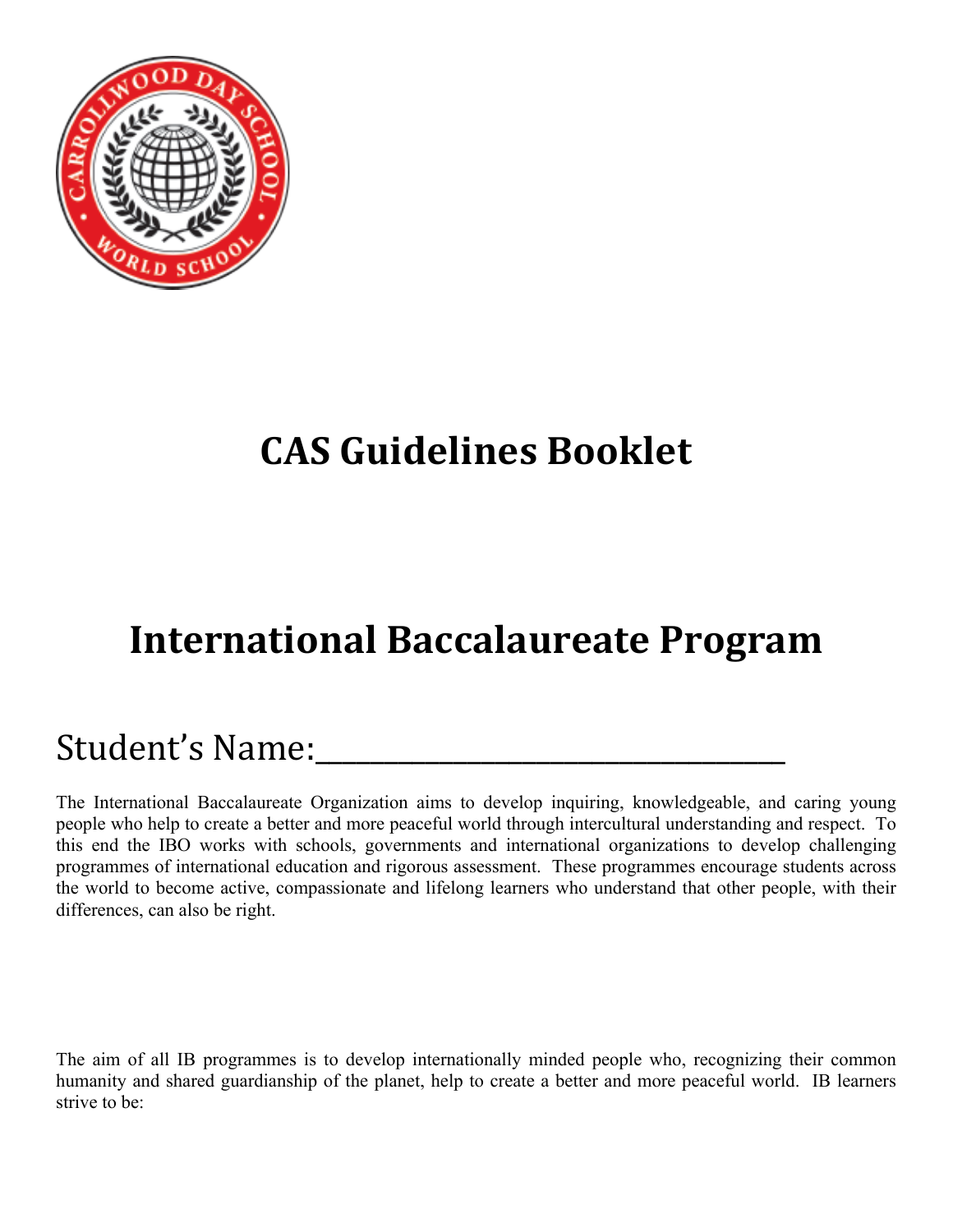**INQUIRERS:** Develop their natural curiosity. They acquire the skills necessary to conduct inquiry and research and show independence in learning. They actively enjoy learning and this love of learning will be sustained throughout their lives.

**KNOWLEDGEABLE:** They explore concepts, ideas and issues that have local and global significance. In so doing, they acquire in-depth knowledge and develop understanding across a broad and balanced range of disciplines.

**THINKERS:** They exercise initiative in applying thinking skills critically and creatively to recognize and approach complex problems and make reasoned, ethical decisions.

**COMMUNICATORS:** They understand and express ideas and information confidently and creatively in more than one language and in a variety of modes of communication. They work effectively and willingly in collaboration with others.

**PRINCIPLED:** They act with integrity and honesty, with a strong sense of fairness, justice and respect for the dignity of the individual, groups and communities. They take responsibility for their own actions and the consequences that accompany them.

**OPEN-MINDED:** They understand and appreciate their own cultures and personal histories, and are open to the perspectives, values and traditions of other individuals and communities. They are accustomed to seeking and evaluating a range of points of view, and are willing to grow from the experience.

**CARING:** They show empathy, compassion and respect towards the needs and feelings of others. They have a personal commitment to service, and act to make a positive difference to the lives of others and to the environment.

**RISK-TAKERS:** They approach unfamiliar situations and uncertainty with courage and forethought, and have the independence of spirit to explore new roles, ideas and strategies. They are brave and articulate in defending their beliefs.

**BALANCED:** They understand the importance of intellectual, physical and emotional balance to achieve personal well-being for themselves and others.

**REFLECTIVE:** They give thoughtful consideration to their own learning and experience. They are able to assess and understand their strengths and limitations in order to support their learning and personal development.

#### **Why CAS?**

The main purpose of the International Baccalaureate is to develop **internationally minded** people who become active, compassionate and lifelong learners who understand that other people, with their differences, can also be right. CAS is at the heart of the Diploma Programme. You will be involved in a range of experiences beyond the academic classroom. CAS enables you to enhance your personal and interpersonal development through **experiential learning.** It provides a **counterbalance** to the academic pressures of the rest of the Diploma Programme. It provides a personal journey of self-discovery while being challenging and enjoyable.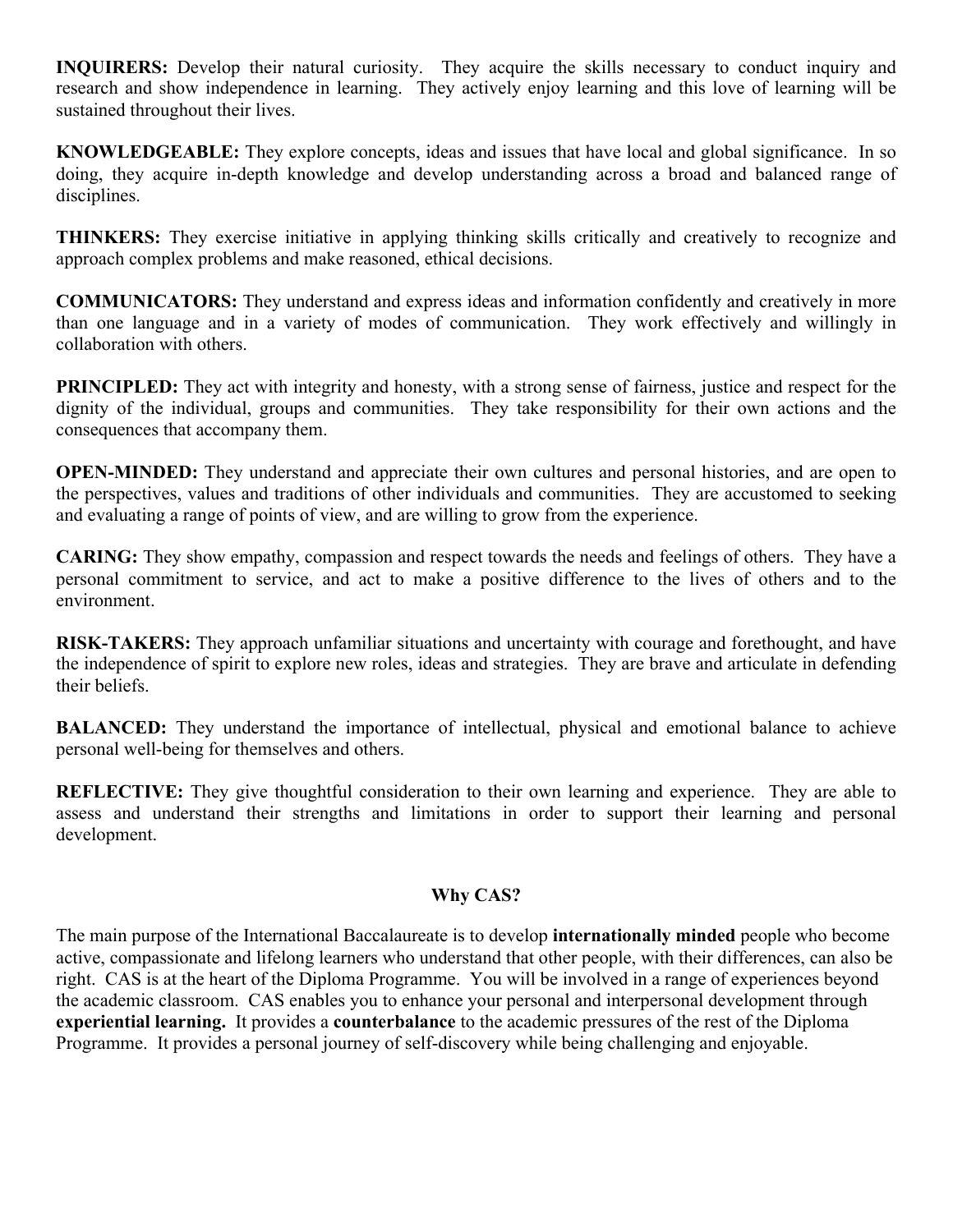#### **Aims**

CAS allows you to:

- Be a **reflective** thinker: you develop an understanding of your own strengths and limitations; you identify goals and devise strategies for personal growth.
- Be willing to accept new challenges and new roles.
- Be aware of yourself as a member of communities with responsibilities towards others and the environment.
- Be an active participant in sustained, collaborative projects.
- Be balanced you will enjoy and find significance in a range of activities involving intellectual, physical, creative and emotional experiences.

#### **The nature of creativity, activity, service**

…if you believe in something, you must not just think or talk or write, but must act. Peterson (2003)

Creativity, Activity, Service (CAS) is at the heart of the Diploma Programme. The three components of CAS, which are often interwoven with particular experiences, are characterized as follows:

**Creativity**: Developing a broader view of the world and of oneself through the arts, and other experiences that involve **creative thinking**.

 -Working in areas that stretch oneself beyond his/her comfort zone and embraces 'thinking outside of the box'

**Activity**: **Physical involvement** contributing to a **healthy lifestyle**, complementing academic work elsewhere in the Diploma Programme.

**Service**: Unpaid **and** voluntary exchange that has a learning benefit for the student. The rights, dignity and autonomy of all those involved are respected.

 - The Goal is to work with someone and not work for a person and/or organization.

CAS experience/project must involve:

- 1. Real, purposeful experiences, with significant outcomes
- 2. A personal challenge tasks must extend you and be achievable in scope
- 3. Thoughtful considerations, such as planning, reviewing progress, reporting

4. Reflection on outcomes and personal learning.

\*\*\*All seven Learner Outcomes (LOs) must be present for you to successfully complete the CAS requirements. Some may be demonstrated many times, in a variety of experiences, but completion requires that you have some evidence for each outcome.

This focus on learning outcomes emphasizes that it is quality of a CAS experience (its contribution to your development) that is most important. The guideline for the minimum amount of CAS involvement is equivalent to **3-4 hours per week**; HOWEVER, **consistency in involvement over an extended period** is the focus, with a reasonable balance between creativity, activity and service. It is the experience and reflection upon one's involvement that counts.

\*\*\*CAS is **NOT** a logging of hours exercise\*\*\*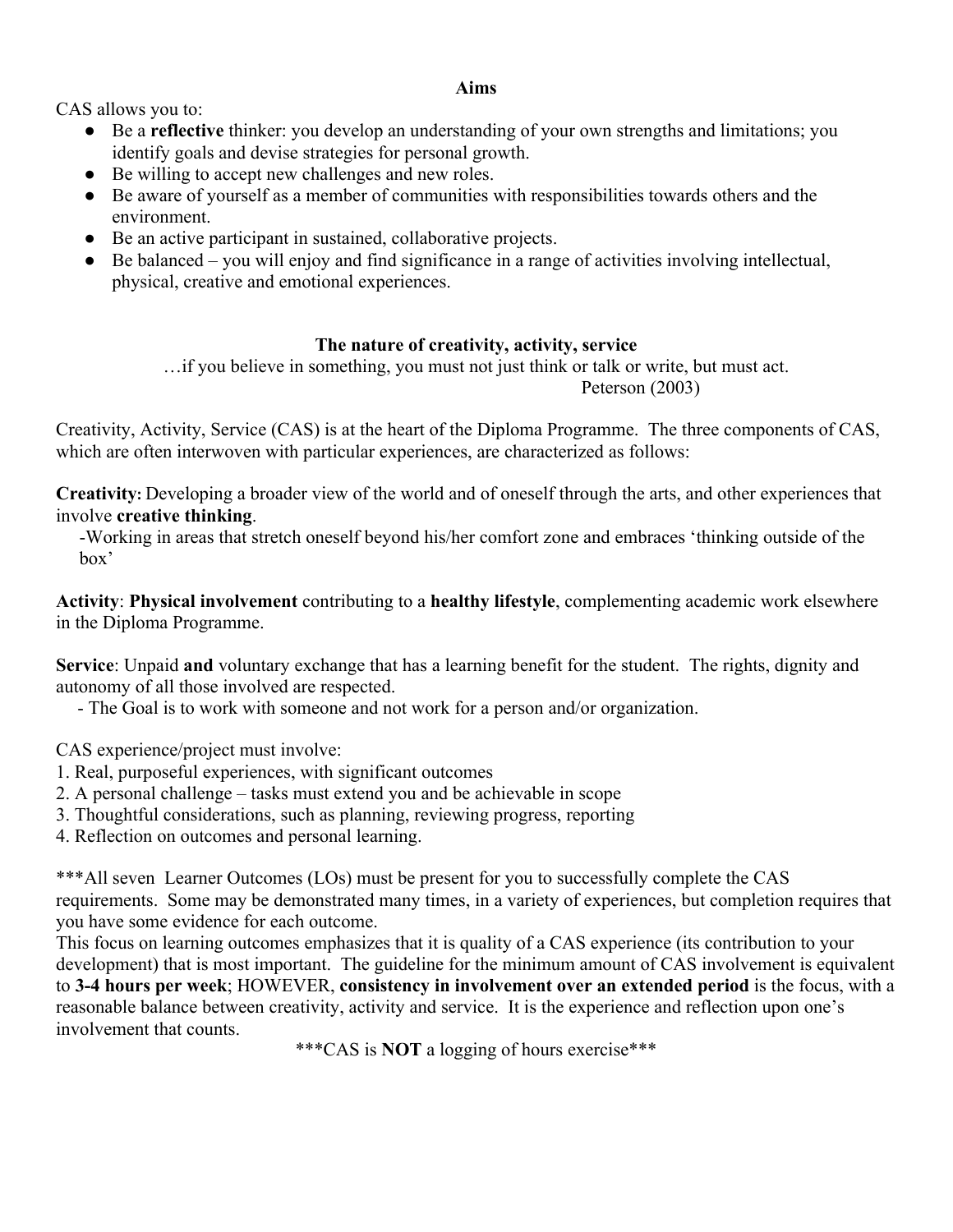# **Learning Outcomes**

- **1. Identify own strengths and develop areas for growth**
- **2. Demonstrate that challenges have been undertaken, developing new skills in the process**
- **3. Demonstrate how to initiate and plan a CAS experience**
- **4. Show commitment to and perseverance in CAS experiences**
- **5. Demonstrate the skills and recognize the benefits of working collaboratively**
- **6. Demonstrate engagement with issues of global significance**
- **7. Recognize and consider the ethics of choices and actions**

# **RESPONSIBILITIES OF THE STUDENT**

The CAS programme is **your** responsibility. The faculty will help guide you; however, the CAS experience is **personal** and only you can build a program that meets your needs. There are requirements that must be met.

You are **required** to:

- Self-review at the beginning of your CAS experience and set personal goals for what you hope to achieve.
- Plan, do and reflect: plan ventures, carry them out and reflect on what you have learned.
- Communicate with your CAS advisor and the CAS coordinator throughout the process over 18 months. You should discuss your plans and progress quarterly.
- Take part in a range of experiences
	- o This includes at least one PROJECT, which includes:
		- **Collaboration**
		- Some significant part of the Project which YOU personally **plan and initiate.**
		- It must include **Service** and at least one of the other two CAS components.
		- Must continue for at least one month.
- Always keep records of your experiences/achievements and upload on ManageBac.
- Show evidence of achievement of the eight CAS Learning Outcomes.

# **Choosing a CAS venture**

You must choose carefully considering the CAS guidelines presented in this Handbook.

- Every experience/project must include clearly stated **new, measureable goals**
- You MUST learn NEW skills and meet NEW challenges.
- A **project** must go on at least one month.
- Each experience/project MUST be documented and verifiable
- CAS is MORE than just VOLUNTEERING; **you** must get something from your involvement.
- You must have a **plan.**
- A MAJOR portion of your CAS experience MUST involve a CAS project.
- Clubs outside of school hours are often part of CAS activities.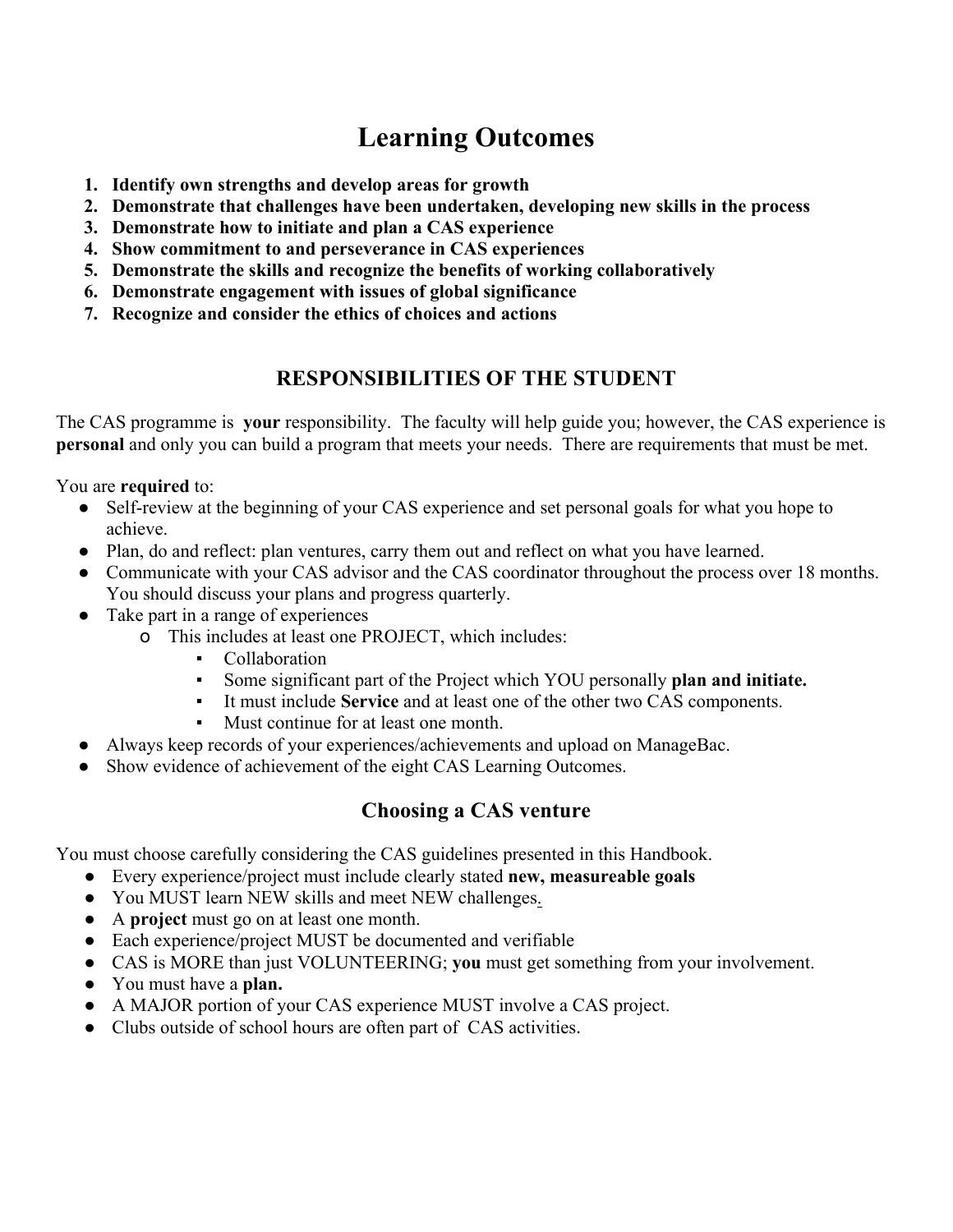#### **Is it CAS?**

It is CAS if it is a **new experience** for you and permits YOUR **growth** in one or more of the LOs. \*\*\*A CAS venture/project must be approved by your advisor or CAS coordinator before you begin. If you choose to begin a commitment before it is approved you do run the risk of not receiving "credit" for CAS.\*\*\*

#### **Planning**

Answer these questions:

- What do I plan to do? Describe your experience.
- Where will it occur?
- When will I participate?
- How will I be involved?
- Why am I going to be involved in this experience?
- What are my **measurable** goals?
- What LOs are involved/included?

### **Documentation requirements:**

A student's CAS program should be individual and personal. Students are granted flexibility to document their CAS involvement in a way that works best for them on ManageBac, https://carrollwood.managebac.com/login.

Students can upload photos, videos, or link to other sites.

The following outlines the minimum required of students for their documentation.

#### **Proposing an experience:**

When proposing an experience, students must include a description of the following:

- **What** they plan to do and **how** they plan to do it (described above in "Planning").
- A measureable goal: the goal needs to include both quantifiable (easy to measure) aspects **and** personal, reflective (qualitative/intrinsic) aspects.

#### **Recording progress:**

*At least once a month for each current venture, students must:*

- Reflect every month on **each** commitment that is currently active add these thoughts and include them on your Final Reflection (one reflection per activity).
- Add one piece of supporting evidence for at least one of the commitments that is currently active..
- For a CAS Project (in addition to the evidence above):
- Add a brief narrative reflection, or discussion, of progress on ManageBAC.
	- o Include details of what you **planned** to do and what you **actually** did
	- o Examples of **collaboration** that took place
	- o What progress towards goals was made, and, if you achieved part/all why or why not
- Whenever possible, include specific reference to the Global Importance and Ethical Awareness.

#### **To conclude a commitment:**

Within 2 weeks of ending a venture, you must:

- Write a "Final Reflection" including:
	- o Remarks on success/failure regarding progress of the goals and why.
	- o What you learned with the experience
	- o The high and low points of the experience
	- o Obstacles that were faced and how you overcame them or not.
	- o What could you have done differently?
	- o Thoughts on the **Global Importance** and **Ethical Considerations**
- Answer the **CAS questions,** providing **examples** for how each 'proposed' LO was addressed.